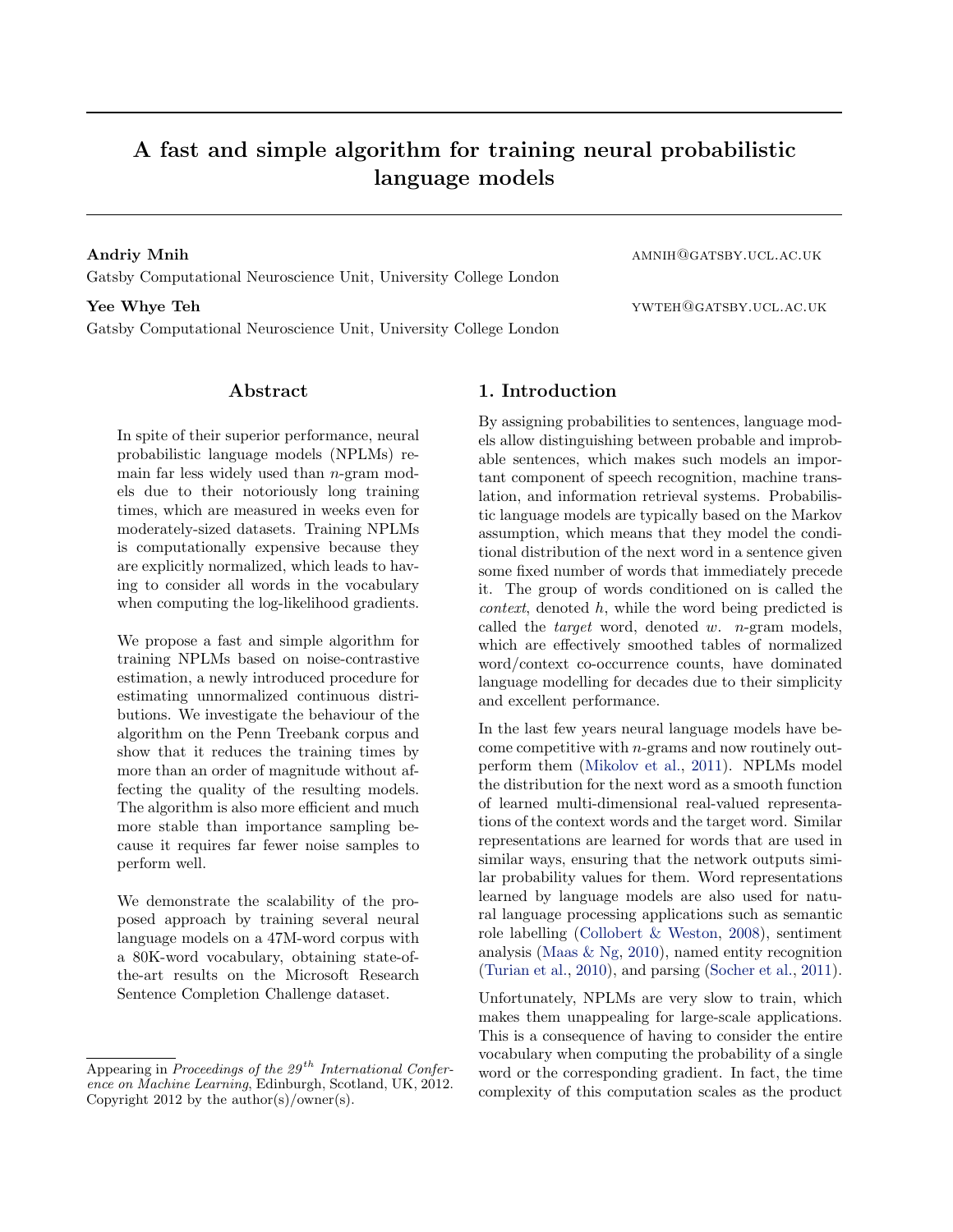<span id="page-1-0"></span>of the vocabulary size and the word feature dimensionality. One way to accelerate this computation is to reduce the vocabulary size for the NPLM by using it to predict only the most frequent words and handling the rest using an n-gram model [\(Schwenk & Gauvain,](#page-7-0) [2005\)](#page-7-0).

Alternatively, the vocabulary can be structured into a tree with words at the leaves, allowing exponentially faster computation of word probabilities and their gradients [\(Morin & Bengio,](#page-7-0) [2005\)](#page-7-0). Unfortunately, the predictive performance of the resulting model is heavily dependent on the tree used and finding a good tree is a difficult problem [\(Mnih & Hinton,](#page-7-0) [2009\)](#page-7-0).

Perhaps a more elegant approach is to keep the model the same and to approximate the expensive gradient computations using importance sampling [\(Bengio &](#page-6-0) Senécal, [2003\)](#page-6-0). Unfortunately, the variance in the importance sampling estimates can make learning unstable, unless it is carefully controlled (Bengio  $&$  Senécal, [2008\)](#page-7-0).

In this paper we propose an efficient algorithm for training NPLMs based on noise-contrastive estima-tion (Gutmann & Hyvärinen, [2010\)](#page-7-0), which is much more stable than importance sampling. Though it also uses sampling to approximate the gradients needed for learning, neither the number of samples nor the proposal distribution require dynamic adaptation for achieving performance on par with maximum likelihood learning.

## 2. Neural probabilistic language models

A statistical language model is simply a collection of conditional distributions for the next word, indexed by its context.<sup>1</sup> In a neural language model the conditional distribution corresponding to context  $h, P^h(w)$ , is defined as

$$
P_{\theta}^{h}(w) = \frac{\exp(s_{\theta}(w, h))}{\sum_{w'} \exp(s_{\theta}(w', h))},
$$
\n(1)

where  $s_{\theta}(w, h)$  is the scoring function with parameters  $\theta$  which quantifies the compatibility of word w with context  $h$ . The negated scoring function is sometimes referred to as the energy function [\(Bengio et al.,](#page-7-0) [2000\)](#page-7-0).

Depending on the form of  $s_{\theta}(w, h)$ , Eq. 1 can describe both neural and maximum entropy language models [\(Berger et al.,](#page-7-0) [1996\)](#page-7-0). The main difference between these two model classes lies in the features

they use: neural language models learn their features jointly with other parameters, while maximum entropy models use fixed hand-engineered features and only learn the weights for those features. A neural language model represents each word in the vocabulary using a real-valued feature vector and defines the scoring function in terms of the feature vectors of the context words and the next word. In some models, different feature vector tables are used for the context and the next word vocabularies [\(Bengio et al.,](#page-7-0) [2000\)](#page-7-0), while in others the table is shared [\(Bengio et al.,](#page-7-0) [2003;](#page-7-0) [Mnih &](#page-7-0) [Hinton,](#page-7-0) [2007\)](#page-7-0).

The feature vectors account for the vast majority of parameters in neural language models, which means that their memory requirements are linear in the vocabulary size. This compares favourably to the memory requirements of the n-gram models, which are typically linear in the training set size.

### 2.1. Log-bilinear model

The training method we propose is directly applicable to all neural probabilistic and maximum-entropy language models. For simplicity, we will perform our experiments using the log-bilinear language (LBL) model [\(Mnih & Hinton,](#page-7-0) [2007\)](#page-7-0), which is the simplest neural language model. The LBL model performs linear prediction in the semantic word feature space and does not have non-linearities. In spite of its simplicity, the LBL model has been shown to outperform n-grams, though the more complex neural language models [\(Mikolov et al.,](#page-7-0) [2010;](#page-7-0) [Mnih et al.,](#page-7-0) [2009\)](#page-7-0) can outperform it.

In this paper we will use a slightly extended version of the LBL model that uses separate feature vector tables for the context words and the target words. Thus a  $context$  word  $w$  will be represented with feature vector  $r_w$ , while a target word w will be represented with feature vector  $q_w$ . Given a context h, the model computes the predicted representation for the target word by linearly combining the feature vectors for the context words using position-dependent context weight matri- $\cos C_i$ :

$$
\hat{q} = \sum_{i=1}^{n-1} C_i r_{w_i}.
$$
\n(2)

The score for the match between the context and the next word is computed by taking the dot product between the predicted representation and the representation of the candidate target word w:

$$
s_{\theta}(w, h) = \hat{q}^{\top} q_w + b_w.
$$
 (3)

<sup>&</sup>lt;sup>1</sup>Though almost all statistical language models predict the next word, it is also possible to model the distribution of the word preceding the context or surrounded by the context.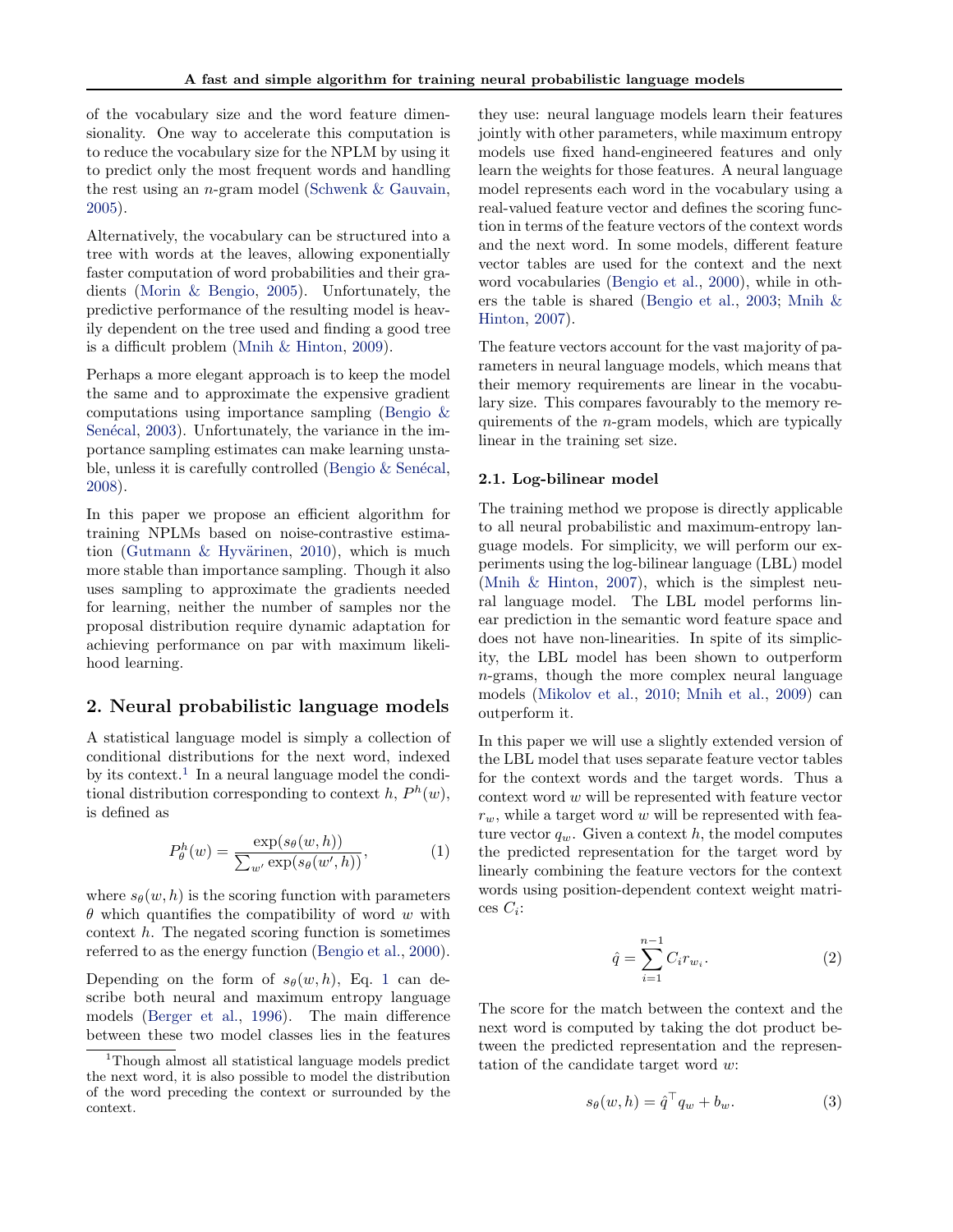Here  $b_w$  is the base rate parameter used to model the popularity of  $w$ . The probability of  $w$  in context  $h$ is then obtained by plugging the above score function into Eq. [1.](#page-1-0)

#### 2.2. Maximum likelihood learning

Maximum likelihood training of neural language models is tractable but expensive because computing the gradient of log-likelihood takes time linear in the vocabulary size. The contribution of a single context/word observation to the gradient of the loglikelihood is given by

$$
\frac{\partial}{\partial \theta} \log P_{\theta}^{h}(w) = \frac{\partial}{\partial \theta} s_{\theta}(w, h) - \sum_{w'} P_{\theta}^{h}(w') \frac{\partial}{\partial \theta} s_{\theta}(w', h)
$$
\n
$$
= \frac{\partial}{\partial \theta} s_{\theta}(w, h) - E_{P_{\theta}^{h}} \left[ \frac{\partial}{\partial \theta} s_{\theta}(w, h) \right].
$$
\n(4)

The expectation w.r.t.  $P_{\theta}^{h}(w')$  is expensive to evaluate because it requires computing  $s_{\theta}(w, h)$  for all words in the vocabulary. Since vocabularies typically contain tens of thousands of words, maximum likelihood learning tends to be very slow.

#### 2.3. Importance sampling

Bengio and Senécal [\(2003\)](#page-6-0) have proposed a method for speeding up training of neural language models based on approximating the expectation in Eq. 4 using importance sampling. The idea is to generate  $k$ samples  $x_1, ..., x_k$  from an easy-to-sample-from distribution  $Q^h(w)$  and estimate the gradient with

$$
\frac{\partial}{\partial \theta} \log P_{\theta}^{h}(w) \approx \frac{\partial}{\partial \theta} s_{\theta}(w, h) - \frac{1}{V} \sum_{j=1}^{k} v(x_{j}) \frac{\partial}{\partial \theta} s_{\theta}(x_{j}, h),
$$
\n(5)

where  $v(x) = \frac{\exp(s_{\theta}(x, h))}{Q^h(w=x)}$  and  $V = \sum_{j=1}^k v(x_j)$ . The normalization by  $V$  is necessary here because the importance weights  $v$  are computed using the unnormalized model distribution  $exp(s_{\theta}(x, h))$ . Typically the proposal distribution is an n-gram model fit to the training set, possibly with a context size different from the neural model's.

Though this approach is conceptually simple, it is nontrivial to use in practice because the high variance of the importance sampling estimates can make learning unstable. The variance tends to grow as learning progresses, because the model distribution moves away from the proposal distribution.<sup>2</sup> One way to control the variance is to keep increasing the number of samples during training so that the effective sample size stays above some predetermined value [\(Ben-](#page-6-0)gio & Senécal, [2003\)](#page-6-0). Alternatively, the *n*-gram proposal distribution can be adapted to track the model distribution throughout training (Bengio  $&$  Senécal, [2008\)](#page-7-0). The first approach is simpler but less efficient because the increasing number of samples makes learning slower. The second approach leads to greater speedups but is considerably more difficult to implement and requires additional memory for storing the adaptive proposal distribution.

## 3. Noise-contrastive estimation

We propose using noise-contrastive estimation (NCE) as a more stable alternative to importance sampling for efficient training of neural language models and other models defined by Eq. [1.](#page-1-0) NCE has recently been in-troduced by Gutmann and Hyvärinen [\(2010\)](#page-7-0) for training unnormalized probabilistic models. Though it has been developed for estimating probability densities, we are interested in applying it to discrete distributions and so will assume discrete distributions and use probability mass functions instead of density functions.

The basic idea of NCE is to reduce the problem of density estimation to that of binary classification, discriminating between samples from the data distribution and samples from a known noise distribution. In the language modelling setting, the data distribution  $P_d^h(w)$  will be the distribution of words that occur after a particular context  $h$ . Though it is possible to use context-dependent noise distributions, for simplicity we will use a context-independent (unigram)  $P_n(w)$ . We are interested in fitting the context-dependent model  $P_{\theta}^{h}(w)$  to  $P_{d}^{h}(w)$ .

Following Gutmann and Hyvärinen  $(2012)$ , we assume that noise samples are  $k$  times more frequent than data samples, so that datapoints come from the mixture  $\frac{1}{k+1}P_d^h(w) + \frac{k}{k+1}P_n(w)$ . Then the posterior probability that sample  $w$  came from the data distribution is

$$
P^{h}(D = 1|w) = \frac{P_{d}^{h}(w)}{P_{d}^{h}(w) + kP_{n}(w)}.
$$
 (6)

Since we would like to fit  $P_{\theta}^{h}$  to  $P_{d}^{h}$ , we use  $P_{\theta}^{h}$  in place of  $P_d^h$  in Eq. 6, making the posterior probability a function of the model parameters  $\theta$ :

$$
P^{h}(D = 1|w, \theta) = \frac{P_{\theta}^{h}(w)}{P_{\theta}^{h}(w) + k P_{n}(w)}.
$$
 (7)

 ${}^{2}$ Bengio and Senécal [\(2008\)](#page-7-0) argue that this happens be-

cause neural language models and n-gram models learn very different distributions.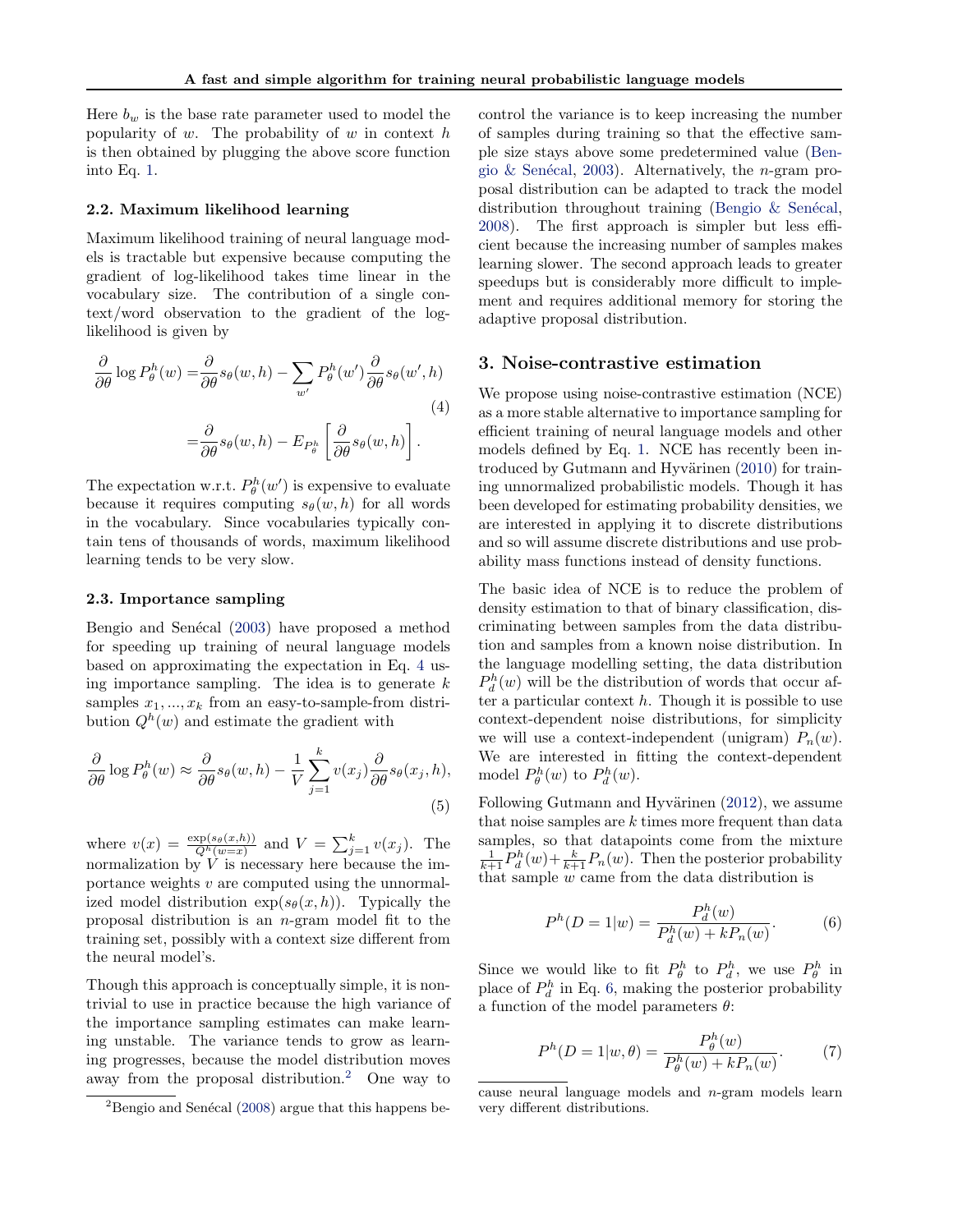<span id="page-3-0"></span>This quantity can be too expensive to compute, however, because of the normalization required for evaluating  $P_{\theta}^{h}(w)$  (Eq. [1\)](#page-1-0). NCE sidesteps this issue by avoiding explicit normalization and treating normalization constants as parameters. Thus the model is parameterized in terms of an unnormalized distribution  $P_{\theta^0}^{h0}$  and a learned parameter  $c^h$  corresponding to the logarithm of the normalizing constant:

$$
P_{\theta}^{h}(w) = P_{\theta^{0}}^{h0}(w) \exp(c^{h}).
$$
 (8)

Here  $\theta^0$  are the parameters of the unnormalized distribution and  $\theta = {\theta^0, c^h}$ .

To fit the context-dependent model to the data (for the moment ignoring the fact that it shares parameters with models for other contexts), we simply maximize the expectation of  $\log P^h(D|w, \theta)$  under the mixture of the data and noise samples. This leads to the objective function

$$
J^{h}(\theta) = E_{P_a^h} \left[ \log \frac{P_{\theta}^h(w)}{P_{\theta}^h(w) + k P_n(w)} \right] +
$$
  
\n
$$
k E_{P_n} \left[ \log \frac{k P_n(w)}{P_{\theta}^h(w) + k P_n(w)} \right]
$$
\n(9)

with the gradient

$$
\frac{\partial}{\partial \theta} J^h(\theta) = E_{P_d^h} \left[ \frac{k P_n(w)}{P_\theta^h(w) + k P_n(w)} \frac{\partial}{\partial \theta} \log P_\theta^h(w) \right] -
$$
\n
$$
(10)
$$
\n
$$
k E_{P_n} \left[ \frac{P_\theta^h(w)}{P_\theta^h(w) + k P_n(w)} \frac{\partial}{\partial \theta} \log P_\theta^h(w) \right].
$$

Note that the gradient can also be expressed as

$$
\frac{\partial}{\partial \theta} J^h(\theta) = \sum_{w} \frac{k P_n(w)}{P_\theta^h(w) + k P_n(w)} \times \qquad (11)
$$

$$
(P_d^h(w) - P_\theta^h(w)) \frac{\partial}{\partial \theta} \log P_\theta^h(w),
$$

and that as  $k \to \infty$ ,

$$
\frac{\partial}{\partial \theta} J^h(\theta) \to \sum_w (P_d^h(w) - P_\theta^h(w)) \frac{\partial}{\partial \theta} \log P_\theta^h(w), \tag{12}
$$

which is the maximum likelihood gradient. Thus as the ratio of noise samples to observations increases, the NCE gradient approaches the maximum likelihood gradient.

In practice, given a word  $w$  observed in context  $h$ , we compute its contribution to the gradient by generating k noise samples  $x_1, ..., x_k$  and using the formula

$$
\frac{\partial}{\partial \theta} J^{h,w}(\theta) = \frac{k P_n(w)}{P_\theta^h(w) + k P_n(w)} \frac{\partial}{\partial \theta} \log P_\theta^h(w) - (13) \n\sum_{i=1}^k \left[ \frac{P_\theta^h(x_i)}{P_\theta^h(x_i) + k P_n(x_i)} \frac{\partial}{\partial \theta} \log P_\theta^h(x_i) \right].
$$

Note that the weights  $\frac{P_{\theta}^{h}(x_i)}{P_{h}(x_i)+P_{h}(x_i)}$  $\frac{P_{\theta}(x_i)}{P_{\theta}^h(x_i)+kP_n(x_i)}$  are always between 0 and 1, which makes NCE-based learning very stable (Gutmann & Hyvärinen, [2010\)](#page-7-0). In contrast, the weights produced by importance sampling can be arbitrarily large.

Since the distributions for different contexts share parameters, we cannot learn these distributions independently of each other by optimizing one  $J^h(\theta)$  at a time. Instead, we define a global NCE objective by combining the per-context NCE objectives using the empirical context probabilities  $P(h)$  as weights:

$$
J(\theta) = \sum_{h} P(h)J^{h}(\theta).
$$
 (14)

Note that this is the traditional approach for combining the per-context ML objectives for training neural language models.

#### 3.1. Dealing with normalizing constants

Our initial implementation of NCE training learned a  $(log-)normalizing constant (c in Eq. 8) for each con$ text in the training set, storing them in a hash table indexed by the context.<sup>3</sup> Though this approach works well for small datasets, it requires estimating one parameter per context, making it difficult to scale to huge numbers of observed contexts encountered by models with large context sizes. Surprisingly, we discovered that fixing the normalizing constants to  $1<sup>4</sup>$  instead of learning them, did not affect the performance of the resulting models. We believe this is because the model has so many free parameters that meeting the approximate per-context normalization constraint encouraged by the objective function is easy.

#### 3.2. Potential speedup

We will now compare the gradient computation costs for NCE and ML learning. Suppose  $c$  is the context size, d is the word feature vector dimensionality, and V is the vocabulary size of the model. Then computing the predicted representation using Eq. [2](#page-1-0) takes about  $cd^2$  operations for both NCE and ML. For ML, computing the distribution of the next word from the predicted representation takes about  $Vd$  operations. For NCE, evaluating the probability of  $k$  noise samples under the model takes about kd operations. Since the gradient computation in each model has the same complexity as computing the probabilities, the speedup for

<sup>&</sup>lt;sup>3</sup>We did not use the learned normalizing constants when computing the validation and test set perplexities. Rather we normalized the probabilities explicitly.

<sup>&</sup>lt;sup>4</sup>This amounts to setting the normalizing parameters  $c$ to 0.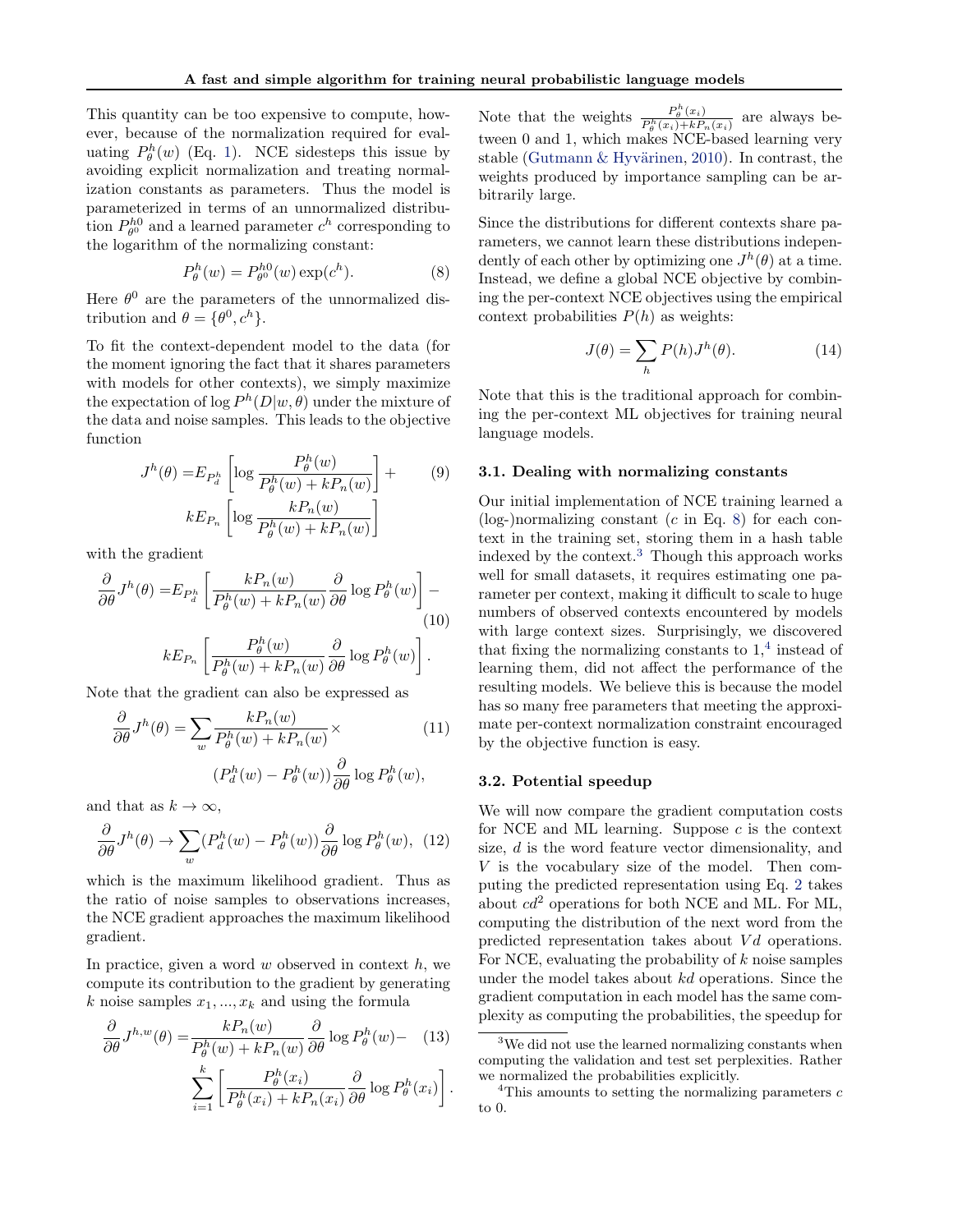| <b>TRAINING</b>  | NUMBER OF      | <b>TEST</b> | TRAINING |  |
|------------------|----------------|-------------|----------|--|
| <b>ALGORITHM</b> | <b>SAMPLES</b> | PPL         | TIME (H) |  |
| ML               |                | 163.5       | 21       |  |
| <b>NCE</b>       |                | 192.5       | 1.5      |  |
| <b>NCE</b>       | 5              | 172.6       | 1.5      |  |
| NCE              | 25             | 163.1       | 1.5      |  |
| NCE              | 100            | 159.1       | 1.5      |  |

<span id="page-4-0"></span>Table 1. Results for the LBL model with 100D feature vectors and a 2-word context on the Penn Treebank corpus.

Table 2. The effect of the noise distribution and the number of noise samples on the test set perplexity.

| NUMBER OF      | PPL USING                        | PPL USING                        |  |
|----------------|----------------------------------|----------------------------------|--|
| <b>SAMPLES</b> | UNIGRAM NOISE                    | <b>UNIFORM NOISE</b>             |  |
| 5<br>25<br>100 | 192.5<br>172.6<br>163.1<br>159.1 | 291.0<br>233.7<br>195.1<br>173.2 |  |

each parameter update due to using NCE is about

$$
Speedup = \frac{cd^2 + Vd}{cd^2 + kd} = \frac{cd + V}{cd + k}.
$$
 (15)

For a model with a 2-word context, 100D feature vectors, and a vocabulary size of 10K, an NCE update using 25 noise samples should be about 45 times faster than an ML update.

Since the time complexity of computing the predicted representation is quadratic in the feature vector dimensionality, it can dominate the cost of the parameter update, making learning slow even for a small number of noise samples. We can avoid this by making context weight matrices  $C_i$  diagonal, reducing the complexity of computing the predicted representation to cd, and making the speedup factor  $\frac{c+V}{c+k}$ . For the model above this would amount to a factor of 370. The use of diagonal context matrices was introduced by [Mnih &](#page-7-0) [Hinton](#page-7-0) [\(2009\)](#page-7-0) to speed up their hierarchical LBL-like model.

Since the cost of a parameter update for importancesampling-based learning is the same as for NCE with the same number of noise samples, the algorithm that needs fewer samples to perform well will be faster.

## 4. Penn Treebank results

We investigated the properties of the proposed algorithm empirically on the Penn Treebank corpus. As is common practice, we trained on sections 0-20 (930K

words) and used sections 21-22 (74k words) as the validation set and sections 23-24 (82k words) as the test set. The standard vocabulary of 10K most frequent words was used with the remaining words replaced by a special token. We chose to use this dataset to keep the training time for exact maximum likelihood learning reasonable.

The learning rates were adapted at the end of each epoch based on the change in the validation set perplexity since the end of the previous epoch. The rates were halved when the perplexity increased and were left unchanged otherwise. Parameters were updated based on mini-batches of 1000 context/word pairs each. Except when stated otherwise, NCE training generated 25 noise samples from the empirical unigram distribution per context/word observation. Noise samples were generated anew for each update. We did not use a weight penalty as the validation-score-based learning rate reduction appeared to be sufficient to avoid overfitting. All models used a two-word context and different 100D feature vector tables for context and target words.

Our first experiment compared ML learning to NCE learning for various numbers of noise samples. The resulting test perplexities and training times are shown in Table 1. It is clear that increasing the number of noise samples produces better-performing models, with 25 samples being sufficient to match the MLtrained model. In terms of training time, NCE was 14 times faster than ML. The number of noise samples did not have a significant effect on the running time because computing the predicted representation was considerably more expensive than computing the probability of (at most) 100 samples. The main reason the speedup factor was less than 45 (the value predicted in Section [3.2\)](#page-3-0) is because NCE took about twice as many epochs as ML to converge. Our NCE implementation is also less optimized than the ML implementation which takes greater advantage of the BLAS matrix routines.

To explore the effect of the noise distribution on the performance of the algorithm, we tried generating noise samples from the unigram as well as the uniform distribution. For each noise distribution we trained models using 1, 5, 25, and 100 noise samples per datapoint. As shown in Table 2, the unigram noise distribution leads to much better test set perplexity in all cases. However, the perplexity gap shrinks as the number of noise samples increases, from almost 100 for a single noise sample down to under 15 for 100 noise samples. In spite of poor test set performance, a uniform noise distribution did not lead to learning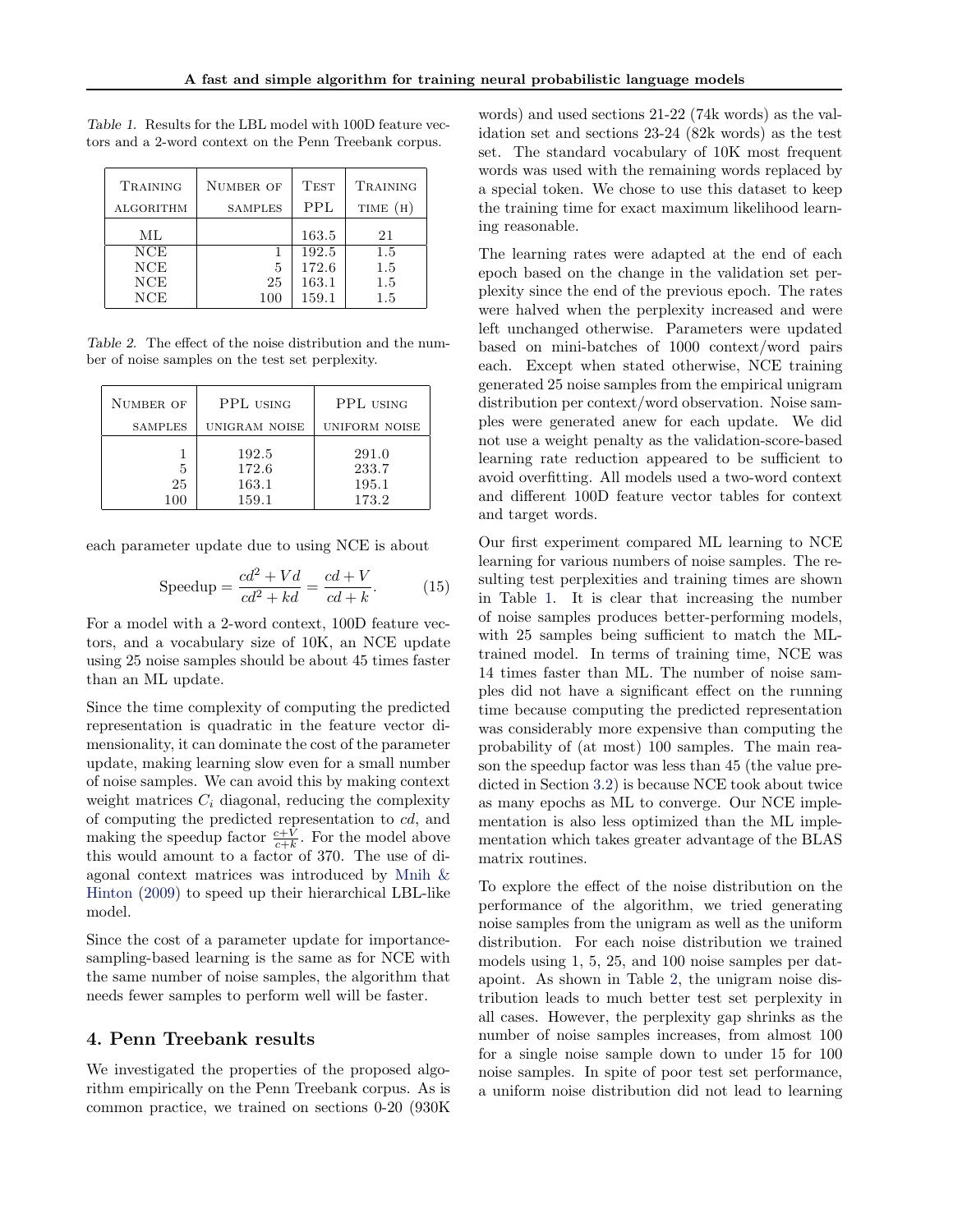instability even when a single noise sample was used.

In addition to the ML and NCE algorithms, we also implemented the importance sampling training algo-rithm from (Bengio & Senécal, [2003\)](#page-6-0) to use as a baseline, but found it very unstable. It diverged in virtually all of our experiments, even with adaptive sample size and the target effective sample size set to hundreds. The only run that did not diverge involved learning a unigram model using the target unigram as the proposal distribution, which is the ideal situation for importance sampling. The cause of failure in all cases was the appearance of extremely large importance weights once the model distribution became sufficiently different from the unigram proposal distribution<sup>5</sup>, which is a known problem with importance sampling. Since IS-based methods seem to require well over a hundred samples per gradient computation (Bengio  $&$  Senécal, [2008\)](#page-7-0), even when an adaptive proposal distribution is used, we expect IS-based training to be considerably slower than NCE, which, as we have shown, can achieve ML-level performance with only 25 noise samples.

#### 5. Sentence Completion Challenge

To demonstrate the scalability and effectiveness of our approach we used it to train several large neural language models for the Microsoft Research Sentence Completion Challenge [\(Zweig & Burges,](#page-7-0) [2011\)](#page-7-0). The challenge was designed as a benchmark for semantic models and consists of SAT-style sentence completion problems. Given 1,040 sentences, each of which is missing a word, the task is to select the correct word out of the five candidates provided for each sentence. Candidate words have been chosen from relatively infrequent words using a maximum entropy model to ensure that the resulting complete sentences were not too improbable. Human judges then picked the best four candidates for each sentence so that all completions were grammatically correct but the correct answer was unambiguous. Though humans can achieve over 90% accuracy on the task, statistical models fare much worse with the best result of 49% produced by a whole-sentence LSA model, and n-gram models achieving only about 39% accuracy [\(Zweig & Burges,](#page-7-0) [2011\)](#page-7-0).

Neural language models are a natural choice for this task because they can take advantage of larger contexts than traditional n-gram models, which we expect

to be important for sentence completion. We used a slightly modified LBL architecture for our models for this task. In the interests of scalability, we used diagonal context weight matrices which reduced the time complexity of gradient computations from quadratic to linear in the dimensionality of word feature vectors and allowed us to use more feature dimensions. Since the task was sentence completion, we made the models aware of sentence boundaries by using a special "out-of-sentence" token for words in context positions outside of the sentence containing the word being predicted. For example, this token would be used as the context word when predicting the first word in a sentence using a model with a single-word context.

We score a candidate sentence with a language model by using it to compute the probability of each word in the sentence and taking the product of those probabilities as the sentence score. We then pick the candidate word that produces the highest-scoring sentence as our answer. Note that this way of using a model with a cword context takes into account  $c$  words on both sides of the candidate word because the probabilities of the c words following the candidate word depend on it.

The models were trained on the standard training set for the challenge containing 522 works from Project Gutenberg. After removing the Project Gutenberg headers and footers from the files, we split them into sentences and then tokenized the sentences into words. We used the Punkt sentence tokenizer and the Penn Treebank word tokenizer from NLTK [\(Bird et al.,](#page-7-0) [2009\)](#page-7-0). We then converted all words to lowercase and replaced the ones that occurred fewer than 5 times with an "unknown word" token, resulting in a vocabulary size of just under 80,000. The sentences to be completed were preprocessed in the same manner. The resulting dataset was then randomly split at the sentence level into a test and validation sets of 10K words (500 sentences) each and a 47M-word training set.

We used the training procedure described in Section [4,](#page-4-0) with the exception of using a small weight penalty to avoid overfitting. Each model took between one and two days to train on a single core of a modern CPU. As a baseline for comparison, we also trained several ngram models (with modified Kneser-Ney smoothing) using the SRILM toolkit [\(Stolcke,](#page-7-0) [2002\)](#page-7-0), obtaining results similar to those reported by [Zweig & Burges](#page-7-0) [\(2011\)](#page-7-0).

Since we selected hyperparameters based on the (Gutenberg) validation set perplexity, we report the scores on the entire collection of 1,040 sentences, which means that our results are directly comparable to those of [Zweig & Burges](#page-7-0) [\(2011\)](#page-7-0). As can be seen from Ta-

<sup>&</sup>lt;sup>5</sup>Though using a unigram proposal distribution might appear naive, Bengio and Senécal [\(2003\)](#page-6-0) reported that higher-order *n*-gram proposal distributions worked much worse than the unigram.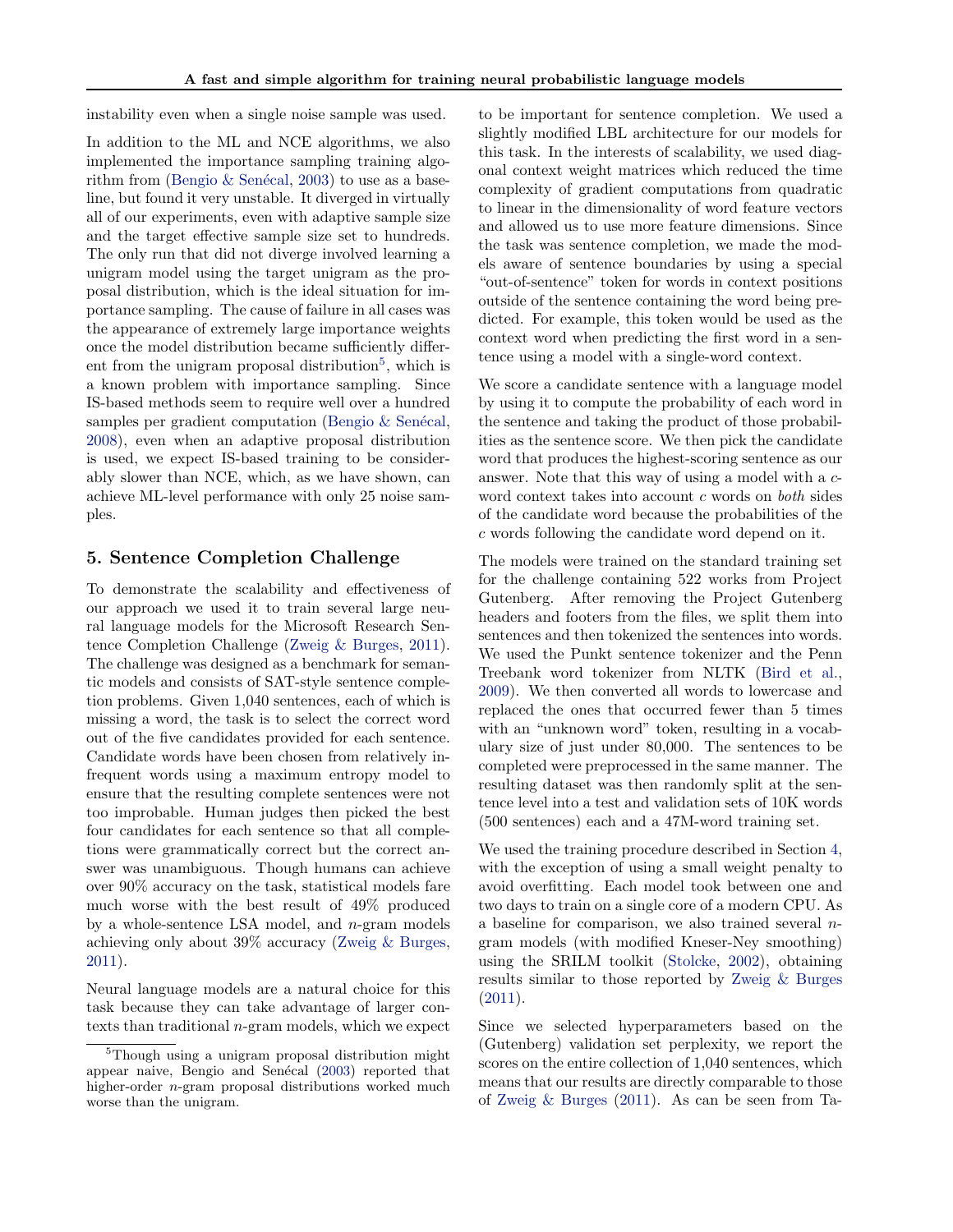| <b>MODEL</b>            | CONTEXT         | LATENT | PERCENT      | <b>TEST</b>    |
|-------------------------|-----------------|--------|--------------|----------------|
| <b>TYPE</b>             | <b>SIZE</b>     | DIM    | CORRECT      | PPL            |
| $3 -$ GRAM<br>$4$ -GRAM | 2<br>3          |        | 36.0<br>39.1 | 130.8<br>122.1 |
| 5-GRAM                  | 4               |        | 38.7         | 121.5          |
| $6 - \text{GRAM}$       | 5               |        | 38.4         | 121.7          |
| LSA                     | <b>SENTENCE</b> | 300    | 49           |                |
| LBL                     | 2               | 100    | 41.5         | 145.5          |
| LBL                     | 3               | 100    | 45.1         | 135.6          |
| LBL                     | 5               | 100    | 49.3         | 129.8          |
| LBL                     | 10              | 100    | 50.0         | 124.0          |
| LBL                     | 5               | 200    | 50.8         | 123.6          |
| LBL                     | 10              | 200    | 52.8         | 117.7          |
| LBL                     | 10              | 300    | 54.7         | 116.4          |
| LBL                     | $10\times2$     | 100    | 44.5         | 38.6           |
| LBL                     | $10\times 2$    | 200    | 49.8         | 33.6           |

<span id="page-6-0"></span>Table 3. Accuracy on the complete MSR Sentence Completion Challenge dataset.  $n \times 2$  indicates a bidirectional context. The LSA result is from [\(Zweig & Burges,](#page-7-0) [2011\)](#page-7-0).

ble 3, more word features and larger context leads to better performance in LBL models in terms of both accuracy and perplexity. The LBL models perform considerably better on sentence completion than  $n$ -gram models, in spite of having higher test perplexity. Even the LBL model with a two-word context performs better than any n-gram model. The LBL model with a five-word context, matches the best published result on the dataset. Note that the LSA model that produced that result considered all words in a sentence, while an LBL model with a c-word contexts considers only the 2c words that surround the candidate word. The model with a 10-word context and 300D feature vectors outperforms the LSA model by a large margin and sets a new accuracy record for the dataset at 54.7%.

Language models typically use the words preceding the word of interest as the context. However, since we are interested in filling in a word in the middle of the sentence, it makes sense to use both the preceding and the following words as the context for the language model, making the context bidirectional. We trained several LBL models with bidirectional context to see whether such models are superior to their unidirectional-context counterparts for sentence completion. Scoring a sentence with a bidirectional model is both simpler and faster: we simply compute the probability of the candidate word under the model using the context surrounding the word. Thus a model is applied only once per sentence, instead of  $c+1$  times required by the unidirectional models.

As Table 3 shows, the LBL models with bidirectional

contexts achieve much lower test perplexity than their unidirectional counterparts, which is not surprising because they also condition on words that follow the word being predicted. What is surprising, however, is that bidirectional contexts appear to be considerably less effective for sentence completion than unidirectional contexts. Though the c-word context model and  $c \times 2$ -word context model look at the same words when using the scoring procedures we described above, the unidirectional model seems to make better use of the available information.

# 6. Discussion

We have introduced a simple and efficient method for training statistical language models based on noisecontrastive estimation. Our results show that the learning algorithm is very stable and can produce models that perform as well as the ones trained using maximum likelihood in less than one-tenth of the time. In a large-scale test of the approach, we trained several neural language models on a collection of Project Gutenberg texts, achieving state-of-the-art performance on the Microsoft Research Sentence Completion Challenge dataset.

Though we have shown that the unigram noise distribution is sufficient for training neural language models efficiently, context-dependent noise distributions are worth investigating because they might lead to even faster training by reducing the number of noise samples needed.

Recently, Pihlaja et al. [\(2010\)](#page-7-0) introduced a family of estimation methods for unnormalized models that includes NCE and importance sampling as special cases. Other members of this family might be of interest for training language models, though our preliminary results suggest that none of them outperform NCE.

Finally, we believe that NCE can be applied to many models other than neural or maximum-entropy language models. Probabilistic classifiers with many classes are a prime candidate.

# Acknowledgments

We thank Vinayak Rao and Lloyd Elliot for their helpful comments. We thank the Gatsby Charitable Foundation for generous funding.

# References

Bengio, Yoshua and Senécal, Jean-Sébastien. Quick training of probabilistic neural nets by importance